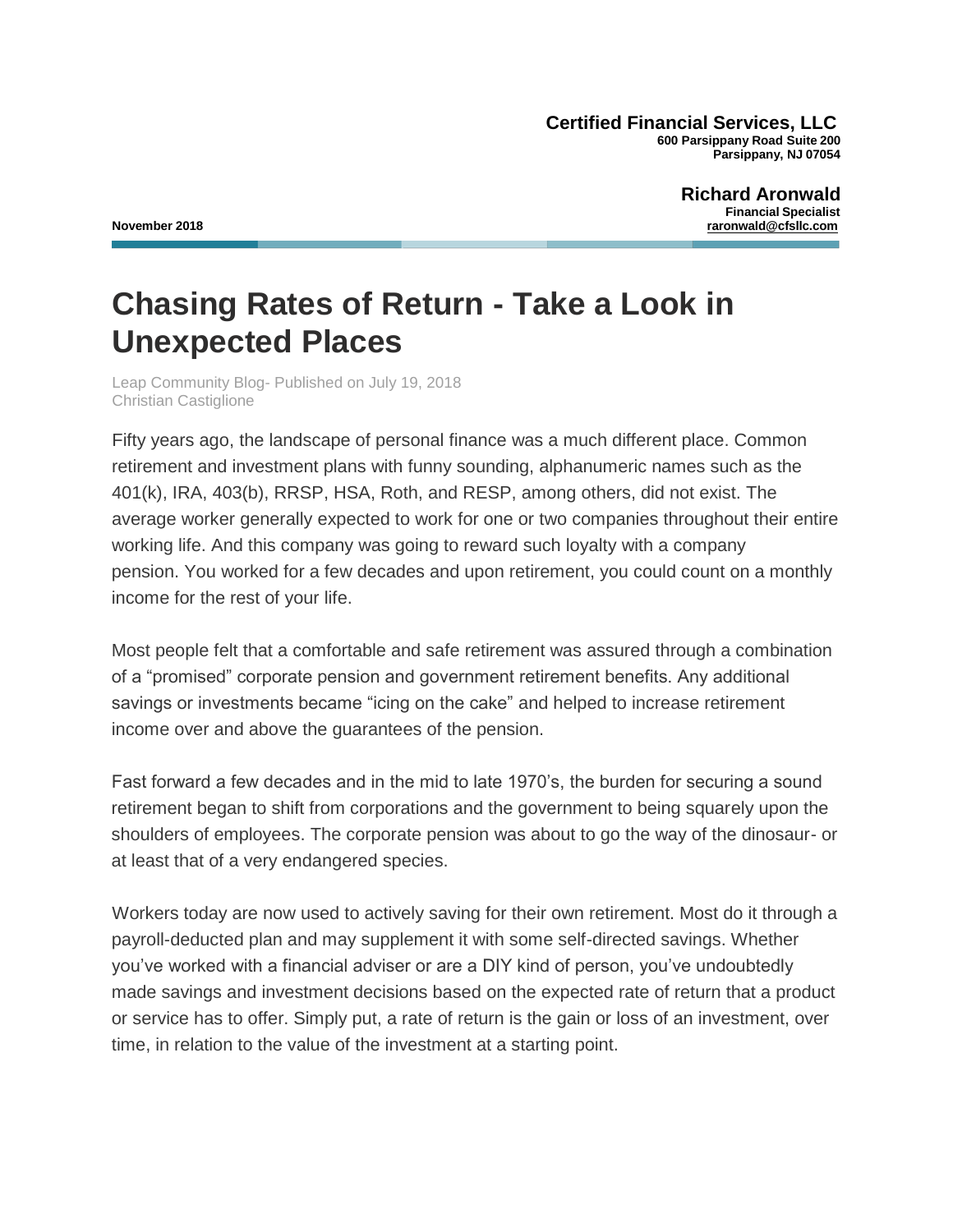You commonly hear phrases like "*average rates of return*," "*historical long-term returns of the stock market are around 10%,*" and "*high risk/high reward, low risk/low reward*." The prevalence of *goal-based planning* has also put a tremendous amount of emphasis on an investment or portfolio's *rate of return* due to the planning needing a specific rate of return for success. Because of this, people have been conditioned to think of *rates of return* as being generally synonymous with success in planning. Yet, it's not that simple.

Obviously, *investment risk* is a consideration when trying to earn the highest *rate of return*  that you can. Let's look at the very interesting realities of *average rates of return* and identify a "place" that you might not think of looking when trying to increase *rates of return*.

There's a problem with how *rates of return* are typically expressed. When you see published *rates of return*, you're usually given an average rates of return, of an investment over a specific period of time. It might be expressed over six months, a year, 5 years, ten years or even longer. But this can be very misleading. Here's a simple exercise to understand why:

| <b>Starting Balance:</b>      | \$10,000 |
|-------------------------------|----------|
| Year 1 Rate of Return:        | 10%      |
| Year 2 Rate of Return:        | $-10%$   |
| Balance End of Year 2:        | \$9,900  |
| Average Rate of Return:       | $0\%$    |
| <b>Actual Rate of Return:</b> | $-0.50%$ |

In this example, the \$10,000 you started with is worth \$9,900 after two years. At the end of year one, the \$10,000 grew to \$11,000 after earning a 10% *rate of return*. But after year two, and a loss of 10%, the \$11,000 loses \$1,100 of value and thus you end up with \$9,900. Mathematically, the average *rate of return* after two years is 0% (up 10%, down 10%, divided by two years  $= 0\%$ ). But the actual rate of return that you realized in the account was *negative*: -0.50%

So, chasing rates of return is fraught with numerous challenges such as past performance not being an indicator of future results, and that the reported r*ate of return* may not accurately reflect how you would have done if you invested in the account.

An easy way to increase "*rates of return*" is not to focus on the investment side of your financial life. Instead, focus on the costs that you are incurring. The effect can be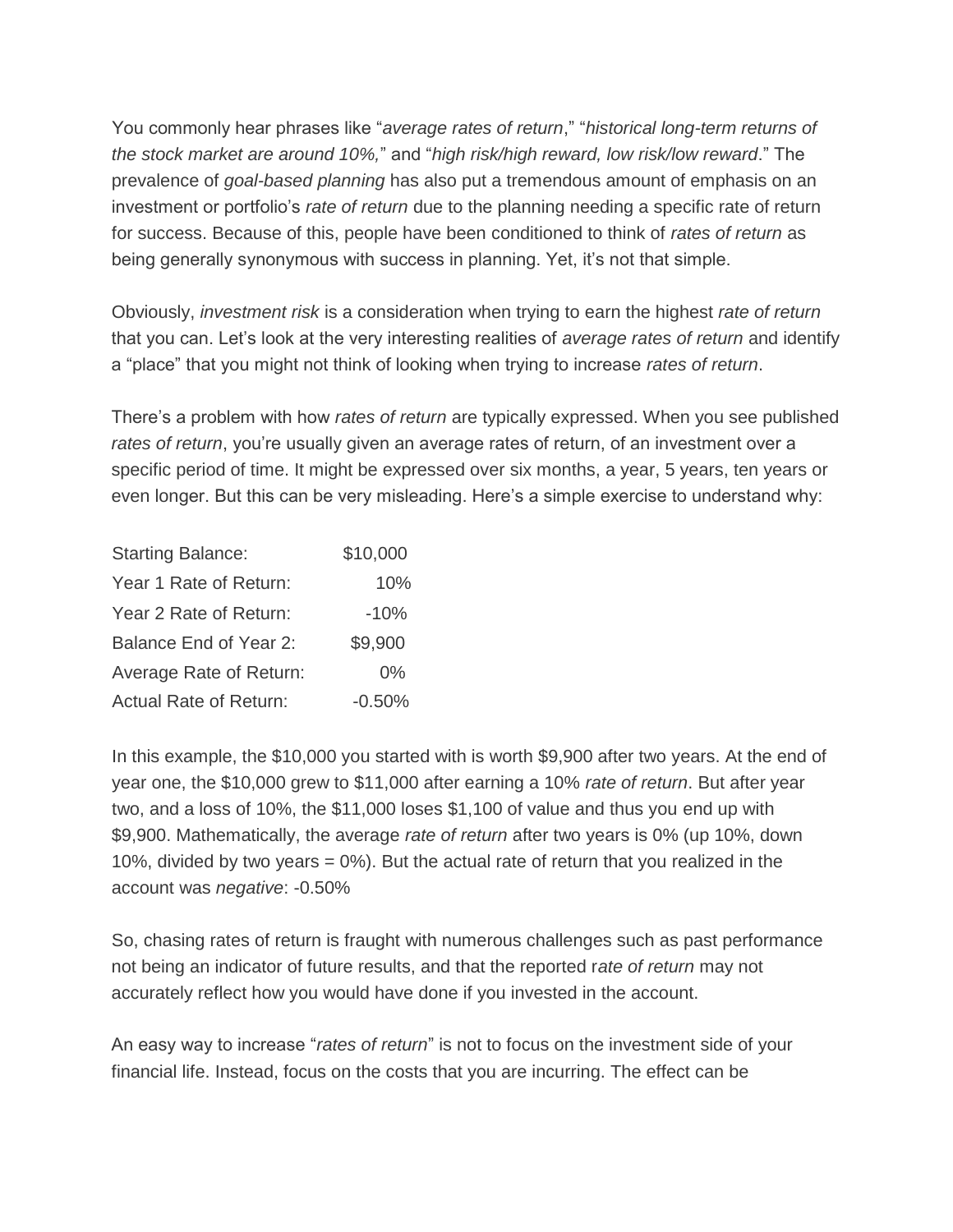dramatic. Here's a *simple* analogy to understand the profound effect that reducing or recapturing financial costs can have.

Let's say you analyzed your entire "financial engine" and determined that is has a growth potential of 8%. But it also has financial costs of -3%. So, in very simplistic terms, you conclude that your "financial engine" is performing at a rate of 5%. In order to increase the "engine's" output, most people first think of adding more "fuel" to their engine. That is, they are searching for different products or advice that will help them get better performance from their "engine." In most cases, seeking increases in *rates of return*, based on investment selection, demands that more risk be taken. So, it's not guaranteed that you'll out-perform your current investments and you'll likely be taking more risk to do so. What if instead of focusing on trying to increase the "engine's" 8% growth potential, the focus was on reducing the 3% financial costs and inefficiencies that are slowing the "engine" down? Imagine being able to reduce these costs by half so that instead of -3%, they were - 1.5%. The effect would be that the "engine" would now be operating at a performance rate of 6.5%. This is a 30% increase in the "financial engine's" efficiency.

Even more importantly, this was accomplished without taking any additional risk and by using the dollars already within the engine!

Some examples of financial costs that drive down the efficiency of people's "financial engines" are:

- Income taxes
- Increasing taxes
- Excess or duplicate expenses
- Interest on loans and debt
- Planning & advice fees
- Investment fees & charges
- Loss of wealth in market corrections
- Overpaying for certain types of insurance
- Being under-insured when claims arise
- Lack of coordination between various financial products

So, when it comes to seeking better performance from your "financial engine" the best place to look may not be at which shiny, new investment product or idea might offer a better return in the future. Rather, pop open the "hood" and see if you can make your "financial engine" work harder by eliminating unnecessary costs which are driving down performance today.